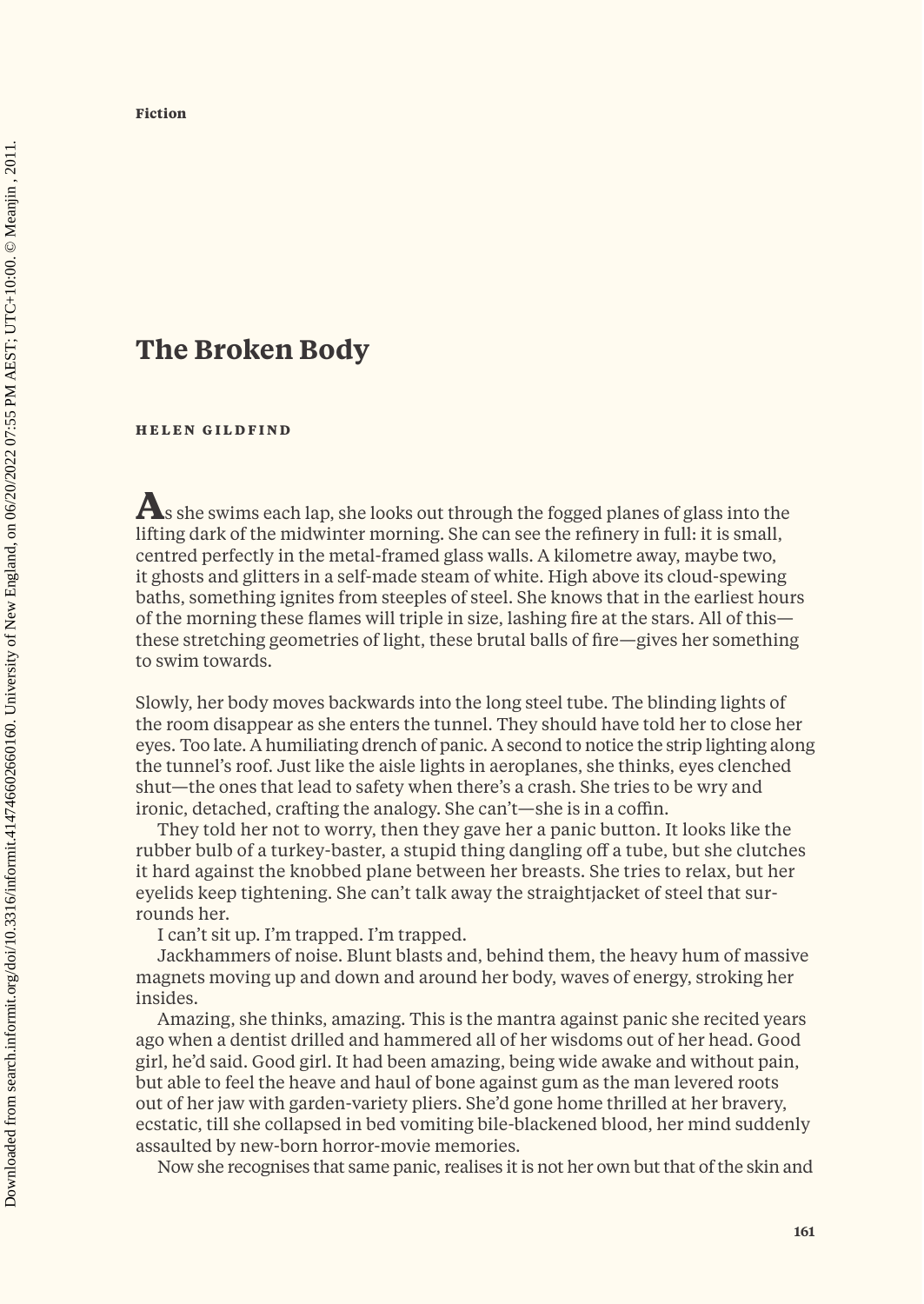**The Broken Body** Helen Gildfind

the bone, the terror of a body in danger. She could be a dog, a spider, a rat in a trap. The radiographer, tired and indifferent (for she'd told him that no, she wasn't

claustrophobic), says, Not long now, hon.

Gunshot of stutters. The click, click, clicking of a giant tongue.

Amazing, how this noise knows how to find a wound in the bone, a tear in the tissue, a spill of stuff, strangling nerves. The machine's hum finally cools to silence. Smooth, slow, her bed rolls back into the fluorescent room.

Good girl, the radiographer says. He leans over her, startled. Are you okay? She nods, horrified at the tears that she can suddenly feel on her face and damp behind her ears.

He helps her wince her way to an upright, sitting position. He helps her off the table. He is so gentle, but iron brands of pain sear her back, hips, legs.

Okay? She nods, smiles.

Alone, struggling to dress, she cannot understand it. She is no longer trapped in the machine, but the animal panic remains, pulsing through her. I'm trapped. I'm trapped. There is no voice now telling her it will all end soon. No panic button to press if it all gets too much.

Every morning she walks carefully down the cool tiles, rough-ridged against slipping. As she steps into the blue she thinks, Here, I am beautiful. Here, we are all beautiful.

Amoebic memories awaken, joyful, pulling her under.

Weight lifts from her body and with it the pain lifts too.

She was never taught to swim. The badly timed rolling spit of her body leaves her breathing in lungfuls of chlorine. It is a triumph to get from one end of the pool to the other, where she stops, sculling space. Then, breath restored, she goes back under and struggles to the other side. She looks left and right as she moves along, and this is the best bit, her reward for trying: all around her is the underblanket privacy of headless bodies, everyone enclosed by—and exposed in—the same shared water. As intimate as sex, she thinks.

There's the squad swimmer in the fast lane, smoothed to Ken doll perfection by the water-light. There, in the slow lane, that huge woman who bobs like a boat: underneath, the dry-land wobble of her dimpled thighs and belly and breasts settles to a slow-motion grace. There's the man whose loose skeins of black-haired skin signal a once-gross body. He turns a perfect pirouette at the end of each length. In the corner, away from everyone, a short, stout woman cycles her legs into nothingness, the frills of her skirted swimsuit sigh around her like the wings of a mantra ray.

She begins another lap, the last for today. In her lane, coming towards her, is the man whose dry-land hand flips and flops uselessly at the end of his arm. She can hear it, now, splashing the surface. Underneath, she watches as water meets the limp flesh,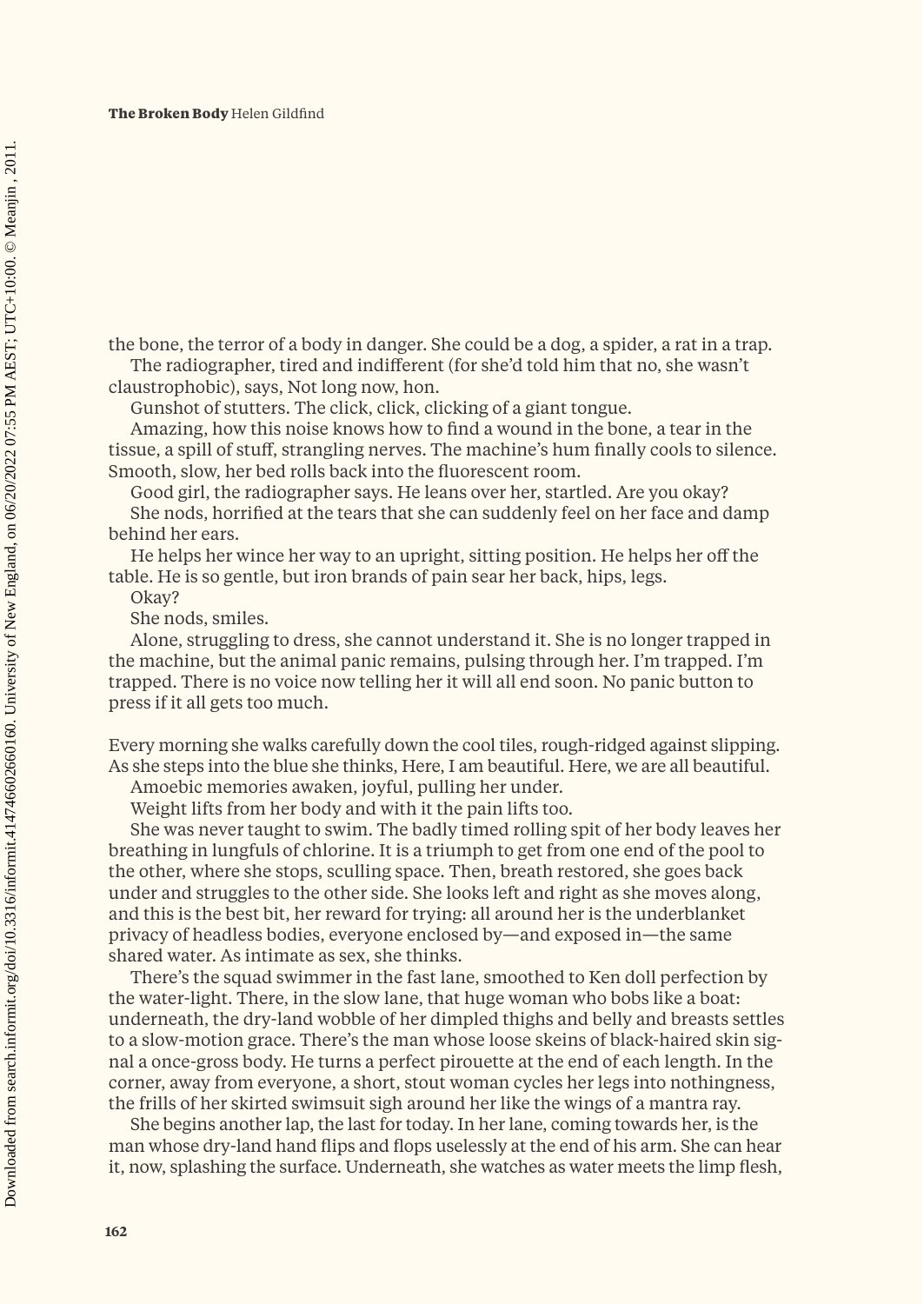resisting it so that the poor dead fingers glide smoothly through the blue, a man-fin.

This underwater watching reminds her of something she once saw on television: three elephants swimming across a lake. First, the camera shot them from above the water: stubbled heads breached the surface, ridiculous trunks spluttered for air. Then they were filmed from below. The sun lit a halo above them, glimmering, twinkling, each huge body a silhouette dancing in silence. The camera moved up, tracing the smoothed wrinkled planes of their bellies, the slow rotations of their tree-trunk legs that somehow pushed them steadily along. Such clumsiness made graceful, such power turned gentle, tonnes of absurd design suddenly explained.

Standing up in the water, looking around, she knows it is true. Here, we are all beautiful. She inches up the tiled stairs, and back into a world of weight.

In Suite 101, a beige-suited man reclines in a high-backed leather chair. His head is cradled in his hands; one ankle rests on his other knee. He smiles at her. His eyes are the palest of greens, as cool as granite.

She stands on the other side of his desk, smiles and tries not to look at the folds and creases of his expensively dressed crotch.

He gets up, shakes her hand and asks her to lie on the bed. He lifts her legs, one at a time. He checks her reflexes. He tells her to roll on her side. He lifts her skirt. He pricks a pin around her buttocks and lower back. Can you feel that? he says. He pricks the pin around her inner thighs and labia. Can you feel that?

He makes her get off the bed and watches as she tippy-toes around the room. Good, he says. Good girl.

He returns to his desk and puts her MRI disk into his computer. She watches his blank face as he studies her insides. What a portrait, she thinks, straightening her clothes.

She wanders to the wall furthest from the surgeon's desk. Here, dozens of children's drawings compete for space, shouting Thank you! in rainbows of crayon, pencil and texta. There's a photo of a little boy with half of his shining black hair shaved off. A stretch of fresh and swollen stitches arc back in a neat line from his brow. The boy grins.

She turns and sits at the other side of the surgeon's desk.

Finally he looks up and shakes his head: a disappointed schoolteacher. Well, he says. He casually slides something across the polished surface at her. It is cool and heavy and fits in the palm of her hand. It looks like something from a hardware store, an elaborate door hinge: smoothed metal and moulded plastic; nuts and bolts.

He begins to explain, making a cutting gesture across his own belly. He retrieves the object from her and pushes it into himself, into the imaginary gash. He jiggles the thing about, showing her where it would sit and how it would move.

You'd get a bit of a scar. He stretches two fingers taut across his gut. Same as from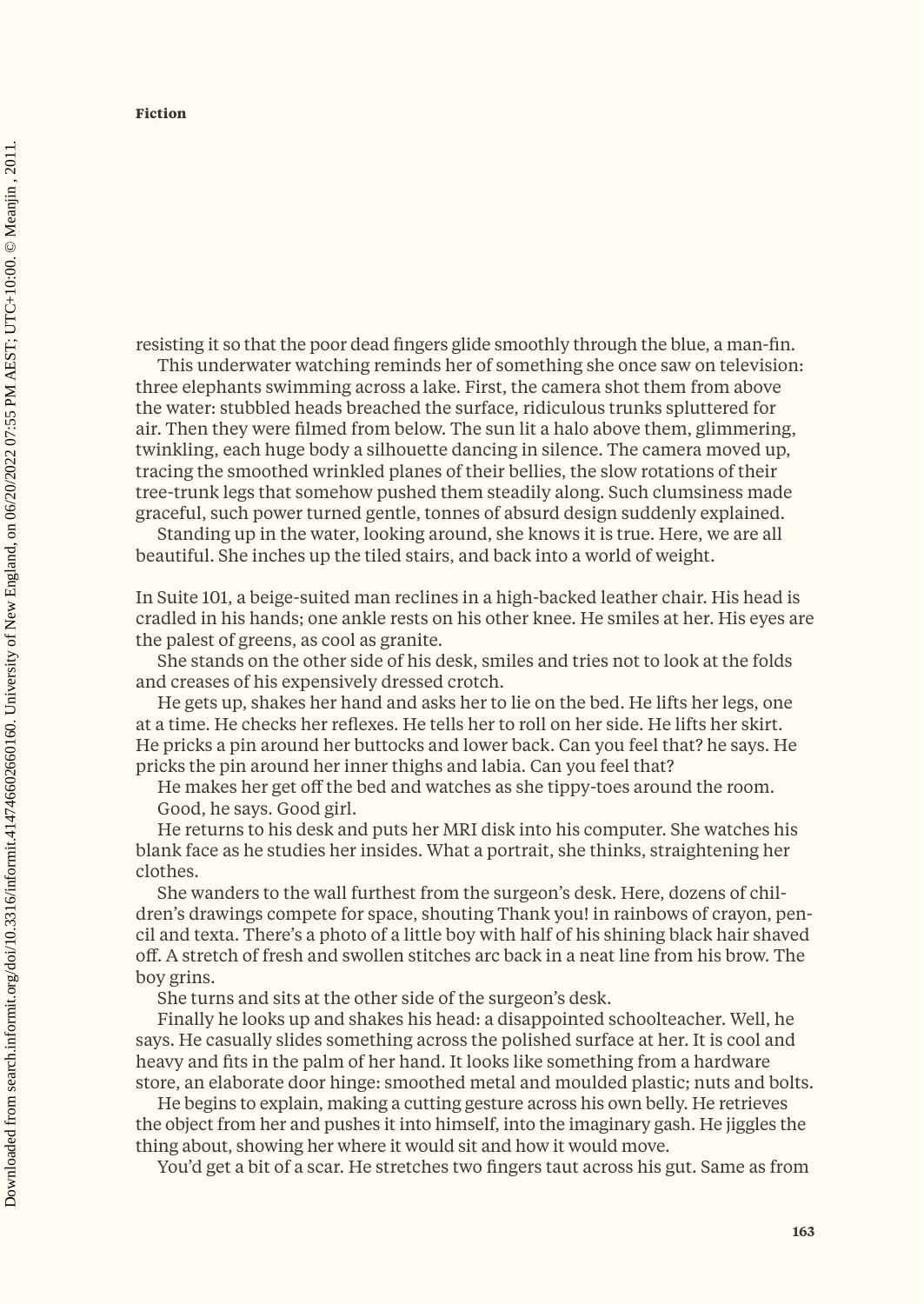**The Broken Body** Helen Gildfind

a caesarean. He shrugs. He leans back, ankle on knee, head cradled.

Again, she doesn't know where to look. She directs her questions to the children's Thank-yous. I thought, she says, that bodies were designed to heal themselves.

He squints across the table at her. The spring sun melts the granite of his eyes to water, an algal bloom, glowing. How much of your life does this affect? he asks, pointing at the images on his screen.

Everything, she says.

Everything, he repeats. Work? Driving? Dressing? Sleep?

She nods.

Leisure? All of the things you like to do?

She nods.

Relationships? Sex?

She stares at him.

He holds up the hardware in front of her, as if she has not seen it for what it is. This, he says, is designed. Bodies are not. He looks at her, and smiles. If bodies healed themselves, I'd be out of a job, wouldn't I?

She picks up the prosthesis and traces her fingers over its cool, intricate surfaces. In a way, it is a beautiful thing to build into one's body. Amazing. Amazing. Amazing.

She looks around the room once more, avoiding his face because she knows she is about to cry. She recognises, vaguely, that the pens and the mouse pad and the notebooks on his desk each bear the same name as that inscribed on the object in her hand.

Look, if you don't do this, he says, plucking the prosthesis from her and admiring it in the light, you will end up crippled. You will be in pain for the rest of your life.

Her face rushes red. Tears pluck. She can't tell whether it is fury or fear storming the salt and the blood inside her.

He gets up. He shakes her hand at the door, dismisses her.

By the time she gets home a slow panic pulses steadily through her. She Googles the neurosurgeon's name. He has his own website. His face grins out from the homepage, a car salesman in mint-coloured scrubs. His services are listed down one side of the screen: craniotomy, lobectomy, discectomy, laminectomy, vertebrectomy, discography, fusion, corpectomy. She clicks on Complications: infection, bleeding, paralysis, stroke, DVT, death. She finds a link to his Hobbies: kids and dogs and tennis; footy and violin; Christianity. She stares, but she cannot assess what she is looking at (a Christian man? A belief in God? A belief he's God?). She has no idea now what to make of anything.

She has never been to a gym, only to the pool next door. She is waiting for an instructor to come and give her some advice. She stands in a corner, self-conscious in tight black pants. Across the room a huge poster hangs down from the ceiling,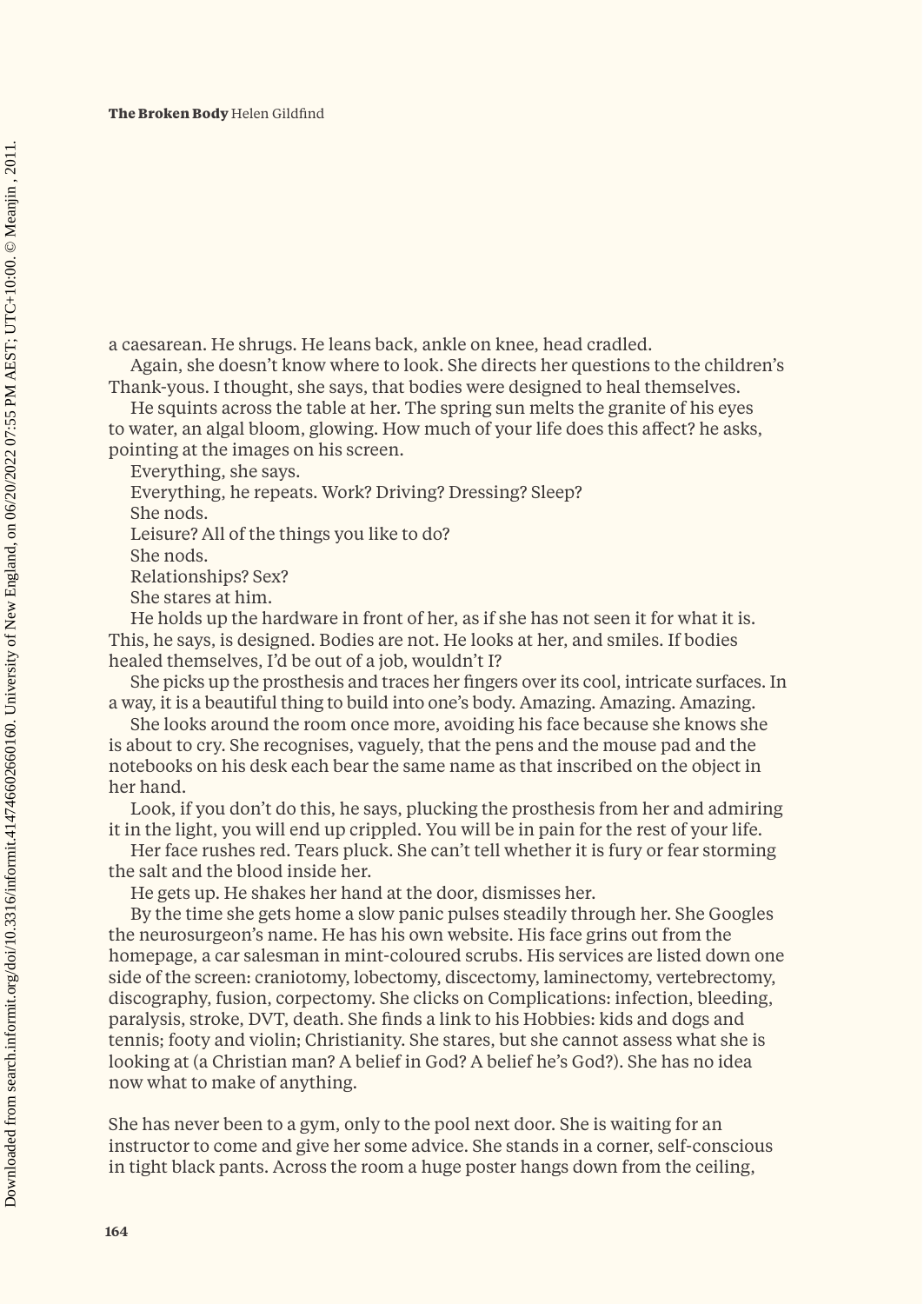rippling in the draft from the air-conditioning. On it, a petite bronzed girl beats gloved fists into a boxing bag. Beneath her, in a fire of red letters: Empower Yourself!

All of the lower walls of the gym are made of glass. On one side the glass is fogged from the swimming pool. Two other walls face onto the car park and the street. The remaining glass wall faces the refinery. All of the treadmills are lined up in rows, facing the sunburnt, steel-gripped horizon.

Although the room is huge, it seems to be full of people, all of them running. Noone looks outside. Instead, everyone looks up at the televisions silently flashing above the window. Teletext streams across the screens. Dance music palpitates, cutting through everything. A hard white light blasts in from the street, detailing every blotch and line and flinch in people's faces. Sheens of sweat shine from every stretch of flesh, and there is nothing to soften the savage thuds of each body's jerk and jolt: weight colliding, again and again, into steel and rubber.

A fat man walks on a machine near the end of a row of treadmills. He stares up at the televisions. A painful V of sweat creeps down his front and back. Once in a while his feet trip over themselves, confused by the false earth moving beneath them. Most of the treadmills are occupied, except for those closest to him. He is a horror of obesity.

She focuses on the good-looking couple at the far side of the room. They run next to each other on the treadmills, pushing themselves and each other harder, harder, *harder*! The more she stares the more they look like automatons: strange machines upon strange machines. Watching them, her throat tightens with the terror of the archetypal nightmare: hunted, running; getting nowhere.

Outside, the late-summer dust has blasted the refinery to a dull flatness, a backdrop to a cheap movie. Inside, the teletext streams on and on.

The fat man presses a button on his treadmill and begins to jog. He stares down at his feet. Two fingers of one hand touch the side rail, steadying him. His other arm beats time at his side, the fat flapping like the plucked wing of an enormous turkey.

Someone taps her on the shoulder. The instructor looks about eighteen. She stares at the boils blistering on the white clammy skin of his neck. His cheeks are scarlet, his forehead dripping.

He smiles but he doesn't meet her eye. He begins to tell her what he can offer her. He speaks to a space over her shoulder, looking out through the haze at the refinery.

She nods, then she is interrupting, apologising, turning and leaving him behind.

Ten minutes later she is swimming across the blue. The only sound in her ears, her breathing.

She borrows more money and pays to see two more private surgeons. They are both angered by Green Eyes' advice. They both tell her to ignore it, and to wait and see if she gets better on her own. Bodies heal themselves, they say, most of the time. They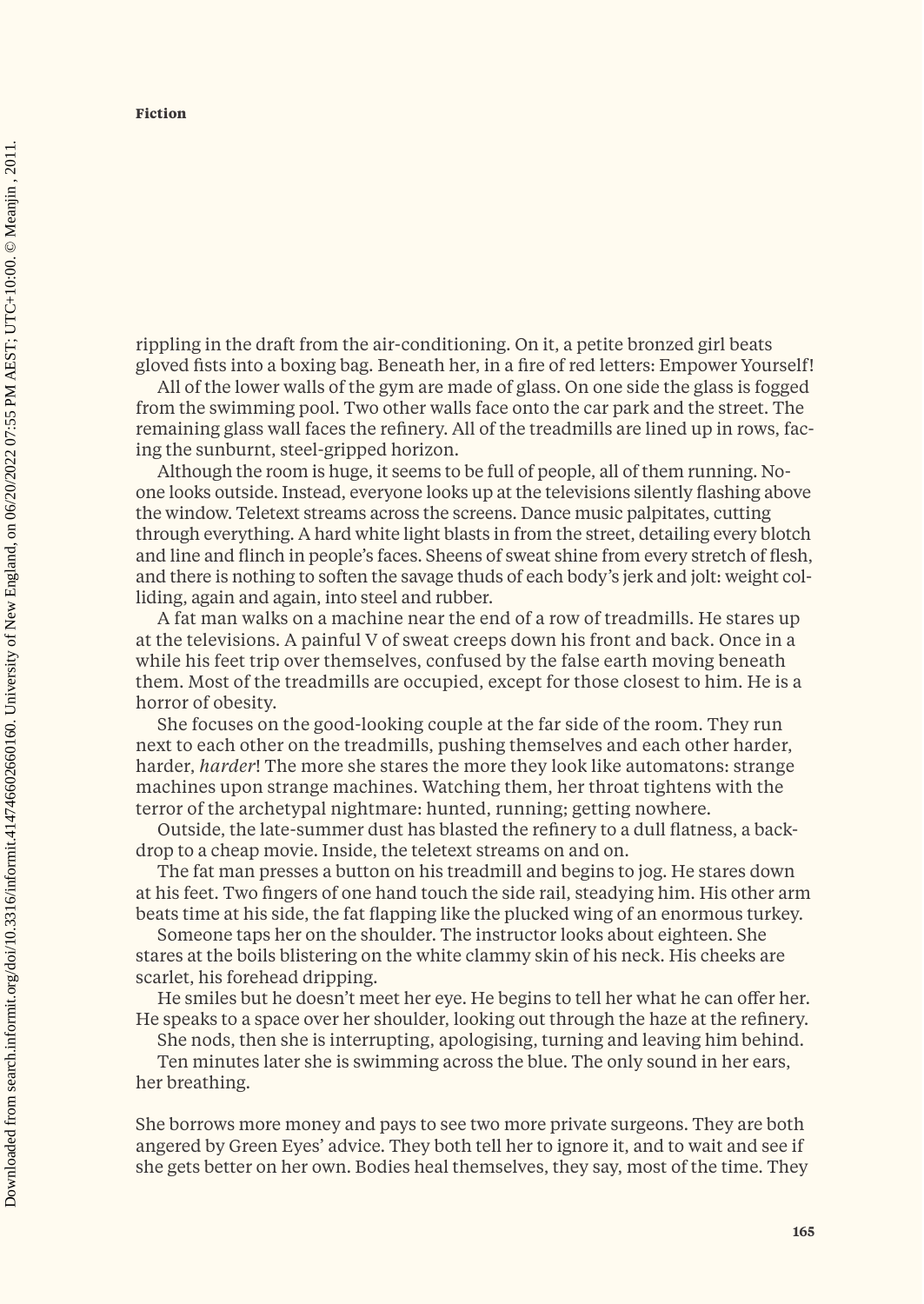are too busy to answer her questions. They give her some pamphlets telling her how to get better. One pamphlet recommends that she do exactly what the other warns her not to.

She goes to the public hospital and asks when she'll be able to discuss her scan with one of the surgeons. The receptionist shrugs: a letter will come in the mail.

She goes to a physiotherapist. That's bad, the young woman says, looking up from the scan. That's the worst I've *ever* seen. She recommends an eight-week course of one-on-one Pilates. She explains the physiology of the problem, whipping a white snake of spine in the air. You must, she says, reactivate your *transversus abdominis*. She stands up, waving the spine like a wand as she lifts her top. She points to her stomach. It's like a girdle, yeah? Look, she says, I'm clenching it … now. The expression drops from the physio's face. A quiver moves across her tight flat stomach. See? She sits down again. You've gotta get onto this right away, she says, before they butcher you up. She throws the naked spine across the room, where it clatters into a basket of body parts.

She goes to a chiropractor, who stands her up, lies her down and tells her it's really her hips that are the problem. They're misaligned, he says, so all of you is misaligned, top to toe. Cause and effect. You need realigning, he says, nodding to himself, and I'm just the man to do it! He pats her hand. Don't worry. He recommends two appointments per week.

She goes back to her GP. He also tells her to ignore Green Eyes. She asks lots of questions about worst-case scenarios. He tells her to keep away from Google. He shrugs his shoulders about the gym, the physio, the chiro, the neurosurgeon. Noone really knows, he says. Just take it easy, listen to your body, wait and see.

For how long?

Again, he shrugs. Till it's lots better, or lots worse. He stares at her flushed face. I can't tell any more, she says, what's pain and what's fear.

He has known her since she was two blue lines on a pee-wetted stick. Don't worry, he says, looking worried. He reaches for his prescription pad. Though he's just told her to listen to her body, he offers her the one thing he can: chemical gags; painkillers, lots of them, whatever she wants.

Alone at home, not sure what to do—and therefore doing nothing—the net lures her in. She is Googling for a solution, reassurance. She finds horror stories, as she knew she would. She finds testimonies for and against every product, exercise and medical discipline. Everywhere, threats and promises. Everywhere, despair and hopelessness—digital screams into the ether.

She swims. The novelty has worn off. She resents how her skin and hair have dried up, how she always smells of chlorine. She's been swimming for months, but still she struggles for breath. Perhaps, she thinks, it's an anxiety thing, a reaction to the com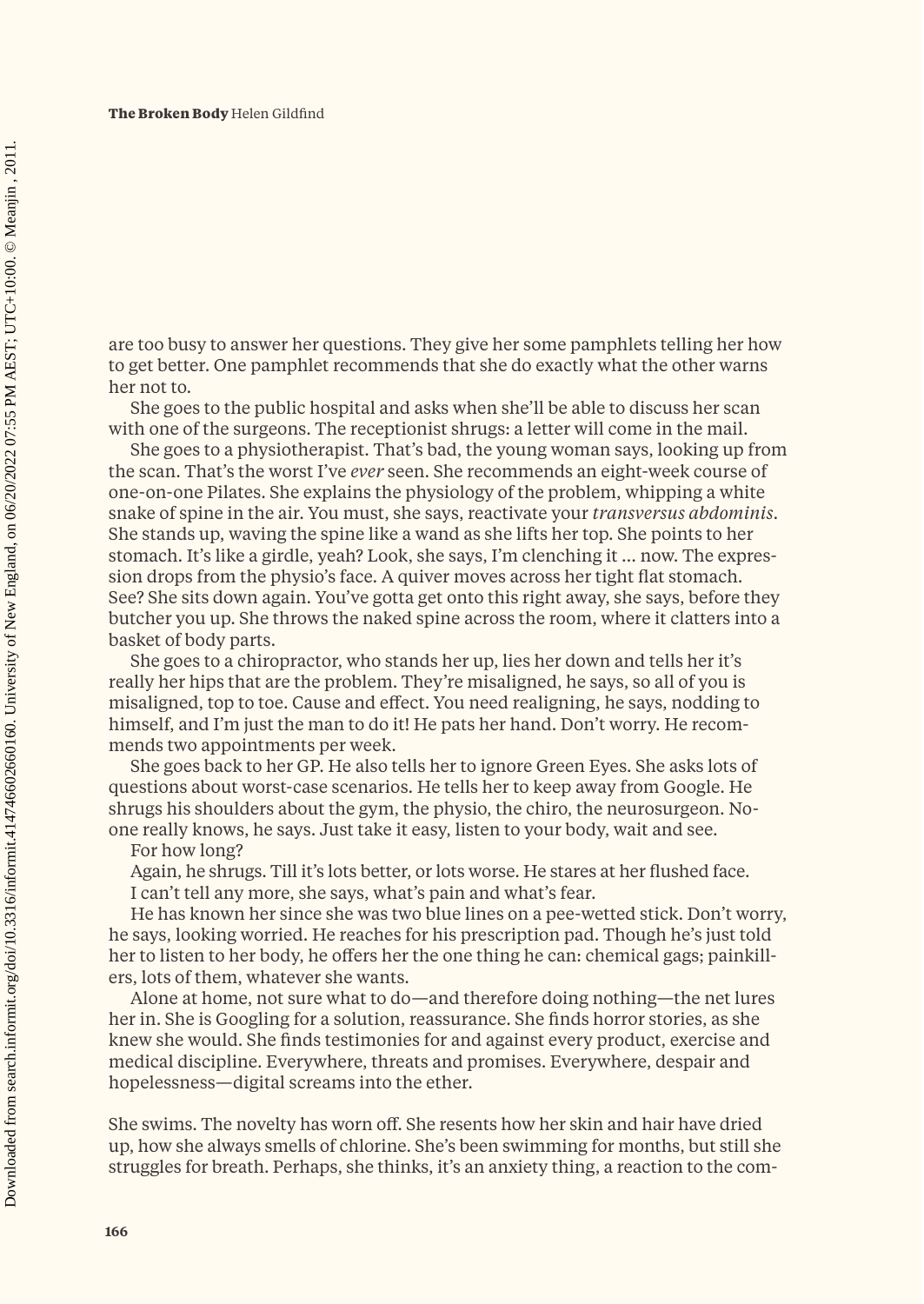**Fiction**

munality of the water, to the webs of phlegm floating by like strange, self-annihilating jellyfish. She is ingesting what the others leave behind.

One day, as she nears the end of her lane, she sees the bruised, ulcerated legs of an old, old man. Gnarled red corals, they plant him to the floor of the pool. Slowly, painfully, he tries to raise himself up and down on his toes. Through the water-light, she stares at the delicate scales of skin floating out from his decaying legs, following his movement. We are all beautiful, she recites. She watches one of the scales dislodge and arc towards her, propelled by the ripples of his movement, resisting the ripple of hers.

She stands.

He winks at her. Use it or lose it, eh, love? He openly admires her breasts, stomach, thighs.

She smiles, backs away, heads straight for the change-room showers.

The day of her hospital appointment finally comes. She does not know if the man speaking to her is an intern, a registrar or a surgeon. Although she has spent eight months waiting and seeing, he flicks through her scans and tells her she must wait and see.

Afterwards, she wanders the hospital looking for a way out. Somehow, she finds herself in intensive care. She panics as the images imprint: a face, sunk into plaster (Trapped, Trapped); a woman wired into the walls (Amazing, Amazing); dark stains on a stretch of white (As intimate as sex).

In the hospital cafeteria she tries to calm down.

A teenage boy sits near her. Pieces of fabric, plastic and foam are strapped across his head, snug, like a wrestler's helmet. An older couple joins him. As they organise themselves, the boy carefully unbuckles his helmet and dumps it on the table. Silver rivers lace through the intricate topography of lumps and bumps that undulate across his scalp. He scratches at the scrubs of hair that have begun to grow in the shorn softness between the scars.

He chugs down his soft drink, all at once. He burps.

His mother looks up, sharply, but his giggling gets her laughing too. She makes to slap him.

Not the head! He laughs. Not the head!

People turn to look. Quickly, they look away.

The boy's fingers fiddle with his helmet as his eyes wander the cafeteria. For a second, his gaze meets hers. From him, half a smile, half a shrug. He begins to flush. He looks back down at his hands on the table. He can't be older than sixteen, half her age.

She gathers her things, turns and walks out into the autumn warmth of the midday.